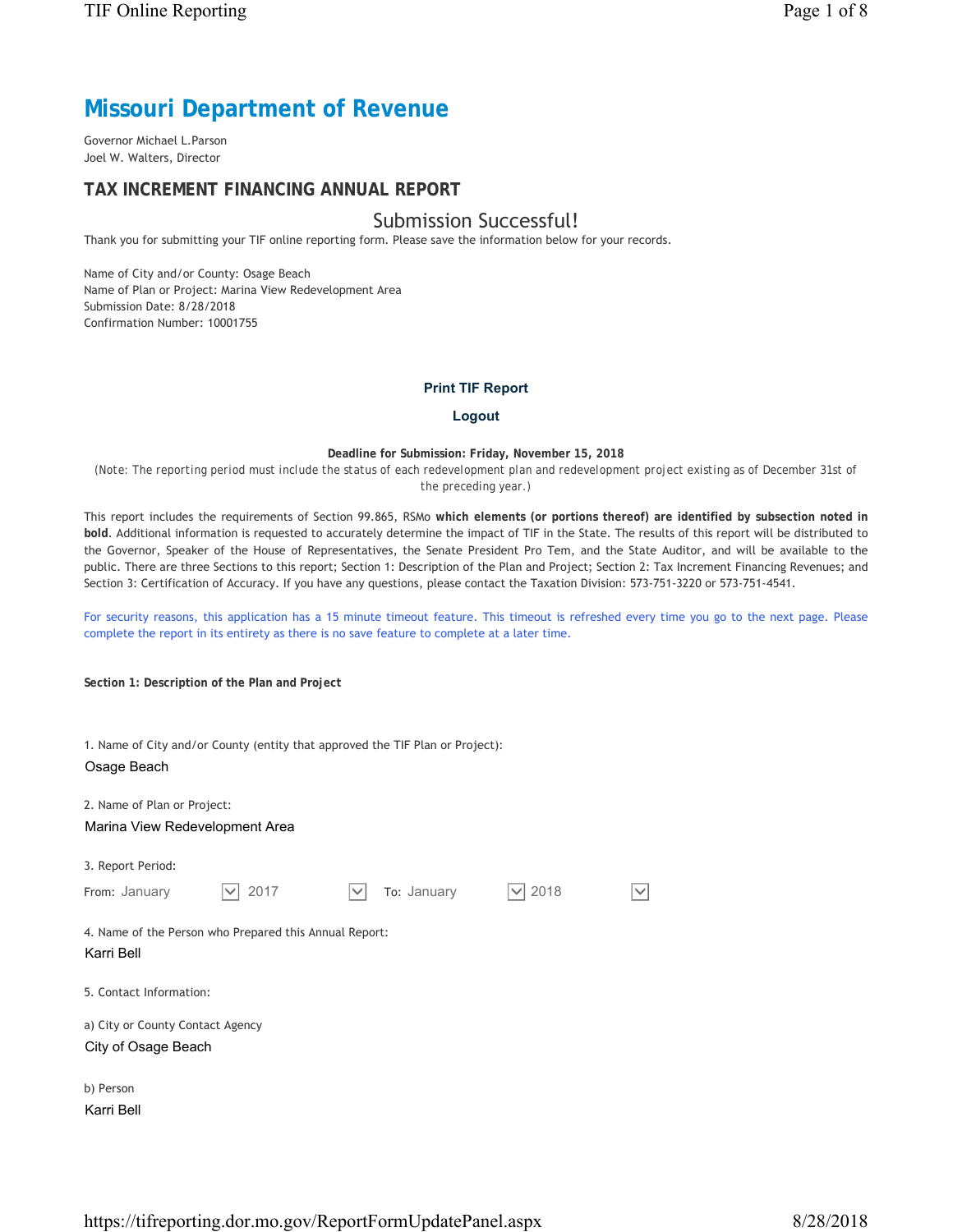Mailing Address 1000 City Parkway

City Osage Beach

State

Missouri

Zip 65065

Phone 573-302-2000

Fax 573-302-2039

E-mail Address kbell@osagebeach.org

c) Private Sector Developer

JQH-Lake of the Ozarks Development LLC

d) Person

Phone

Fax

E-mail Address

| 6. Original Date Plan/Project Approved:                    |      |
|------------------------------------------------------------|------|
| November                                                   | 2007 |
| 7. Ordinance Number (if available):<br>07.56               |      |
| 8. Most Recent Plan Amendment Date (if any): [99.865.1(9)] |      |
| Select a Month                                             | 20   |
| 9. Ordinance Number (if available):                        |      |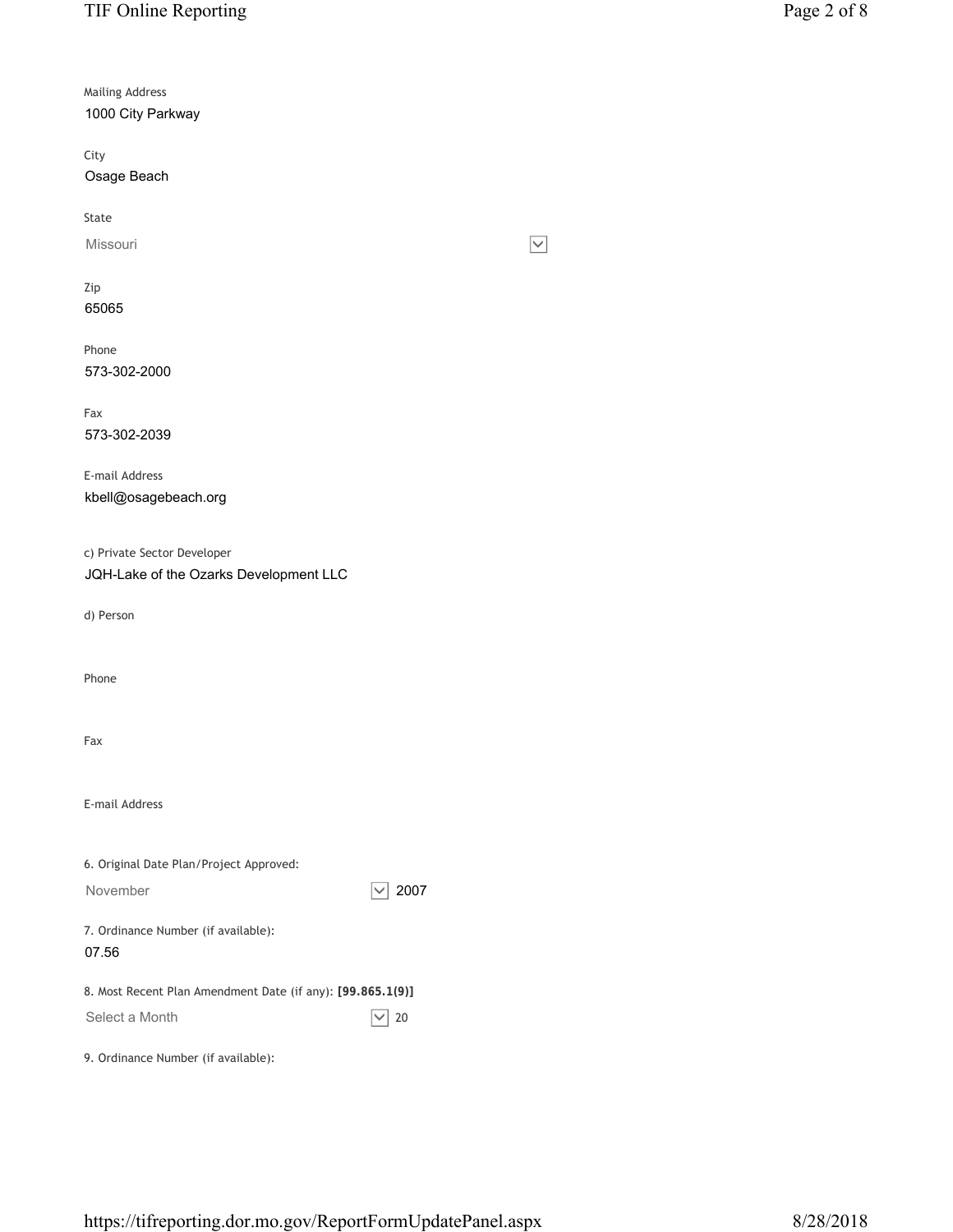$\bar{\wedge}$ 

 $\checkmark$ 

 $\hat{\phantom{a}}$ 

 $\checkmark$ 

10. State House District: 155

11. State Senate District:

4

12. School District:

Camden

13. General Location of Area or Project Area (if available, please e-mail a copy of Redevelopment Area Boundary Map from Plan to TIFreporting@dor.mo.gov:**[99.865.1(10)]**

The area is an approximately 28 acres located off of Passover Road and is adjacent to what is currently known as Mungenast Marina.

#### 14. Brief Description of Plan/Project: **[99.865.1(10)]**

The Plan proposes to completely redevelop the Area by eliminating blighting conditions through the demolition of existing structures, installation of utilities, installation of access drives, and the construction of an approximately three hundred (300) room hotel with appurtenant facilities which will include, but is not limited to, an approximately one hundred thousand (100,000) square foot flexible space convention center and health spa.

15. Plan/Project Status (checkmark one which best describes status):

**Starting-Up**

**Seeking Developer**

**Under Construction**

**Fully-Operational**

 $\odot$ Inactive

**District Dissolved**

If clarification is needed on Plan/Project Status:

Optional...

16. Area Type (checkmark all applicable):

**Blight**

**Conservation**

**Economic Development**

17. How was the "but-for" determination made? (checkmark all applicable):

**Project had unusual/extraordinary costs that made the project financially unfeasible in the market place.**

**Project required significant public infrastructure investment to remedy existing inadequate conditions.**

**Project required significant public infrastructure investment to construct adequate capacity to support the project.**

**Project required parcel assembly and/or relocation costs.**

If clarification is needed on "but-for" determination:

The Redevelopment Area as a whole is a blighted are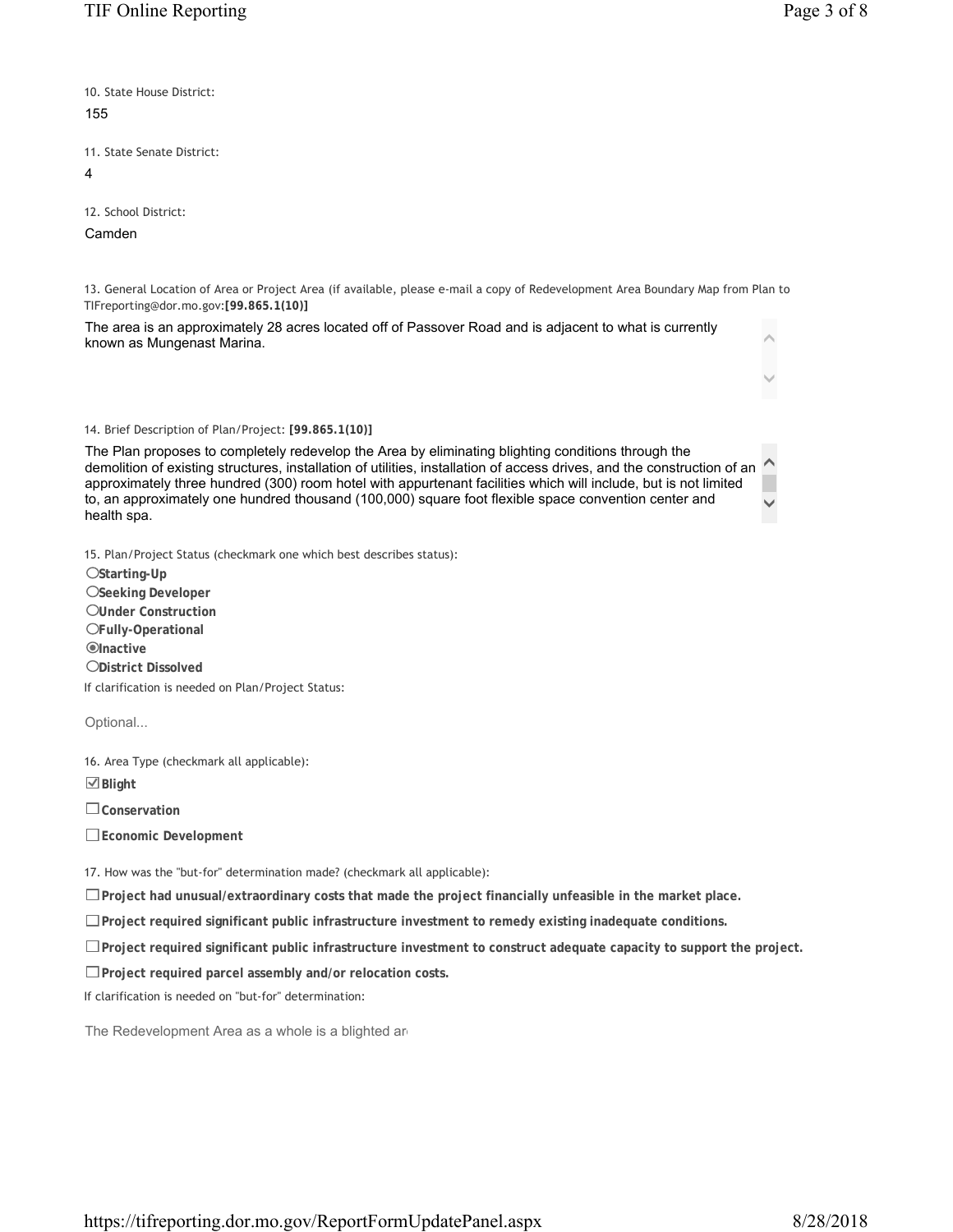| 18. Major Development Obstacles to be Overcome:                                                                                                                                                                                           |  |
|-------------------------------------------------------------------------------------------------------------------------------------------------------------------------------------------------------------------------------------------|--|
|                                                                                                                                                                                                                                           |  |
|                                                                                                                                                                                                                                           |  |
|                                                                                                                                                                                                                                           |  |
| 19. Briefly Describe the Project's Public Benefits: [99.865.1(10)]                                                                                                                                                                        |  |
| Economic development by increasing revenues and jobs from a 300 room hotel and 100,000 sq. foot                                                                                                                                           |  |
| convention center.                                                                                                                                                                                                                        |  |
|                                                                                                                                                                                                                                           |  |
|                                                                                                                                                                                                                                           |  |
| 20. Briefly Describe Agreements with the Developer: [99.865.1(9)]                                                                                                                                                                         |  |
| Development contract with the Developer.                                                                                                                                                                                                  |  |
|                                                                                                                                                                                                                                           |  |
|                                                                                                                                                                                                                                           |  |
|                                                                                                                                                                                                                                           |  |
| 21. Brief Description of Any Agreements with the Affected Taxing Districts: [99.865.1(9)]                                                                                                                                                 |  |
| N/A                                                                                                                                                                                                                                       |  |
|                                                                                                                                                                                                                                           |  |
|                                                                                                                                                                                                                                           |  |
| 22. Number of Relocated Residences During This Report Period:                                                                                                                                                                             |  |
| 0                                                                                                                                                                                                                                         |  |
|                                                                                                                                                                                                                                           |  |
| 23. Number of Relocated Businesses During This Report Period:<br>0                                                                                                                                                                        |  |
|                                                                                                                                                                                                                                           |  |
| 24. Number of Parcels Acquired Through Use of Eminent Domain Power in This Report Period: [99.865.1(12)]<br>0                                                                                                                             |  |
|                                                                                                                                                                                                                                           |  |
| 25. Identify any Businesses that have Relocated to the Redevelopment Area During This Report Period:<br>(Completion of this section satisfies requirements of 99.810.2 'New Business Report', otherwise due by the last day of February). |  |
| Name:                                                                                                                                                                                                                                     |  |
| Address:<br>Phone Number:                                                                                                                                                                                                                 |  |
| <b>Primary Business Line:</b>                                                                                                                                                                                                             |  |
| Relocated From What City/County?                                                                                                                                                                                                          |  |
|                                                                                                                                                                                                                                           |  |
|                                                                                                                                                                                                                                           |  |
|                                                                                                                                                                                                                                           |  |

 $\hat{\phantom{a}}$  $\checkmark$  $\hat{\phantom{a}}$  $\checkmark$  $\hat{\phantom{a}}$  $\checkmark$  $\widehat{\phantom{a}}$  $\checkmark$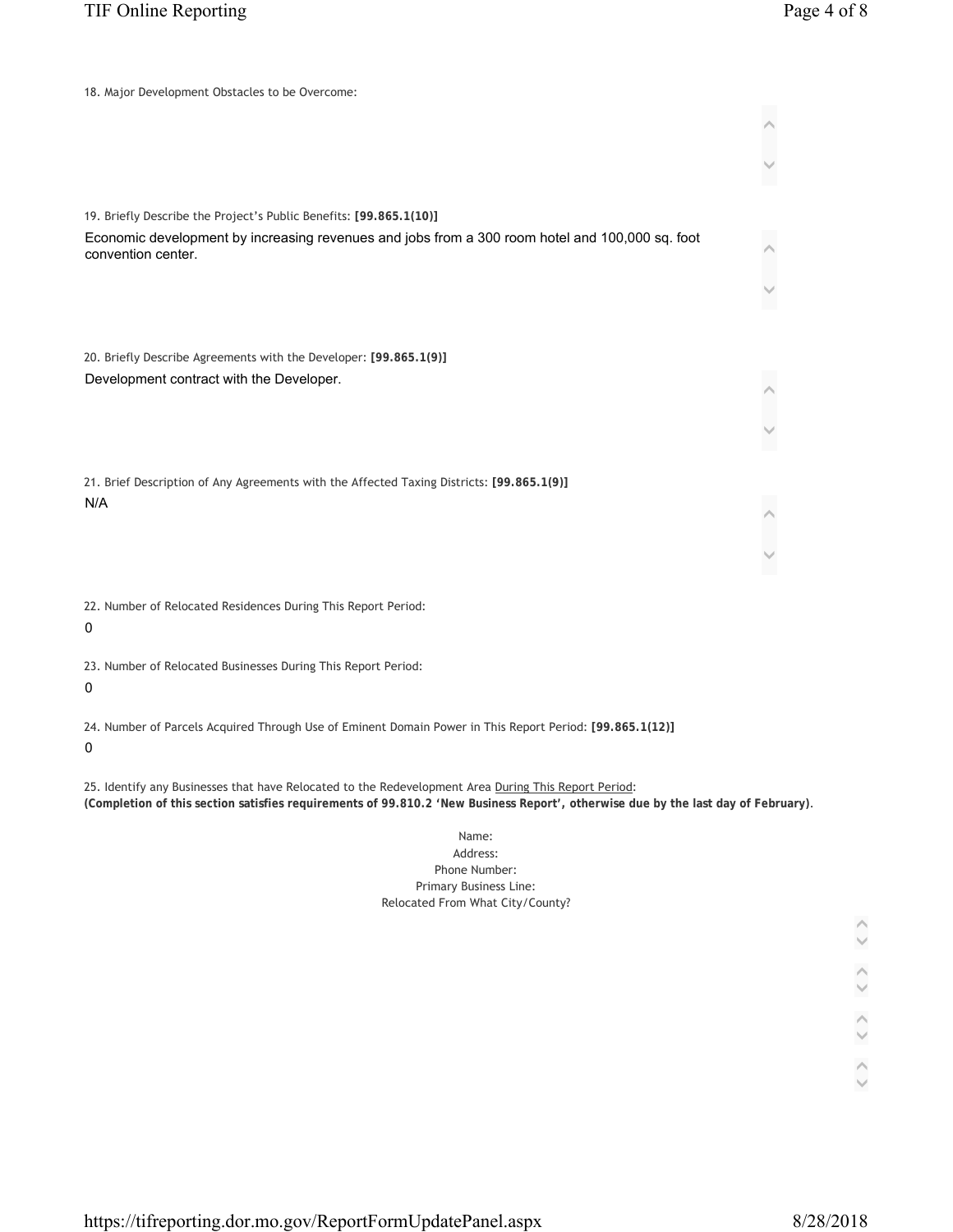| 26. Estimate of New Jobs:<br>Projected:                                                     |
|---------------------------------------------------------------------------------------------|
| Actual to date:                                                                             |
| 27. Estimate of Retained Jobs:<br>Projected:                                                |
| Actual to date:                                                                             |
| Section 2: Tax Increment Financing Revenues                                                 |
| TIF Revenue Deposits to the Special Allocation Fund as of the Report Date:                  |
| a) Payments in Lieu of Taxes (PILOTs): [99.865.1(6)]                                        |
| Total received since inception:<br>\$                                                       |
| Amount on hand (as of report date):<br>\$                                                   |
| b) Economic Activity Taxes (EATs): [99.865.1(8)]                                            |
| Total received since inception:<br>\$                                                       |
| Amount on hand (as of report date):<br>\$                                                   |
| Total Revenue on hand in the Special Allocation Fund as of Report Date: [99.865.1(1)]<br>\$ |
| 29. Expenditures for Total Project Costs Funded by TIF: [99.865.1(2)]                       |
| a) Public Infrastructure (streets, utilities, etc)                                          |
| Total Since Inception:<br>\$                                                                |
| Report Period Only:<br>\$                                                                   |
| b) Site Development (grading, dirt moving, etc.)                                            |
| Total Since Inception:<br>\$                                                                |
| Report Period Only:                                                                         |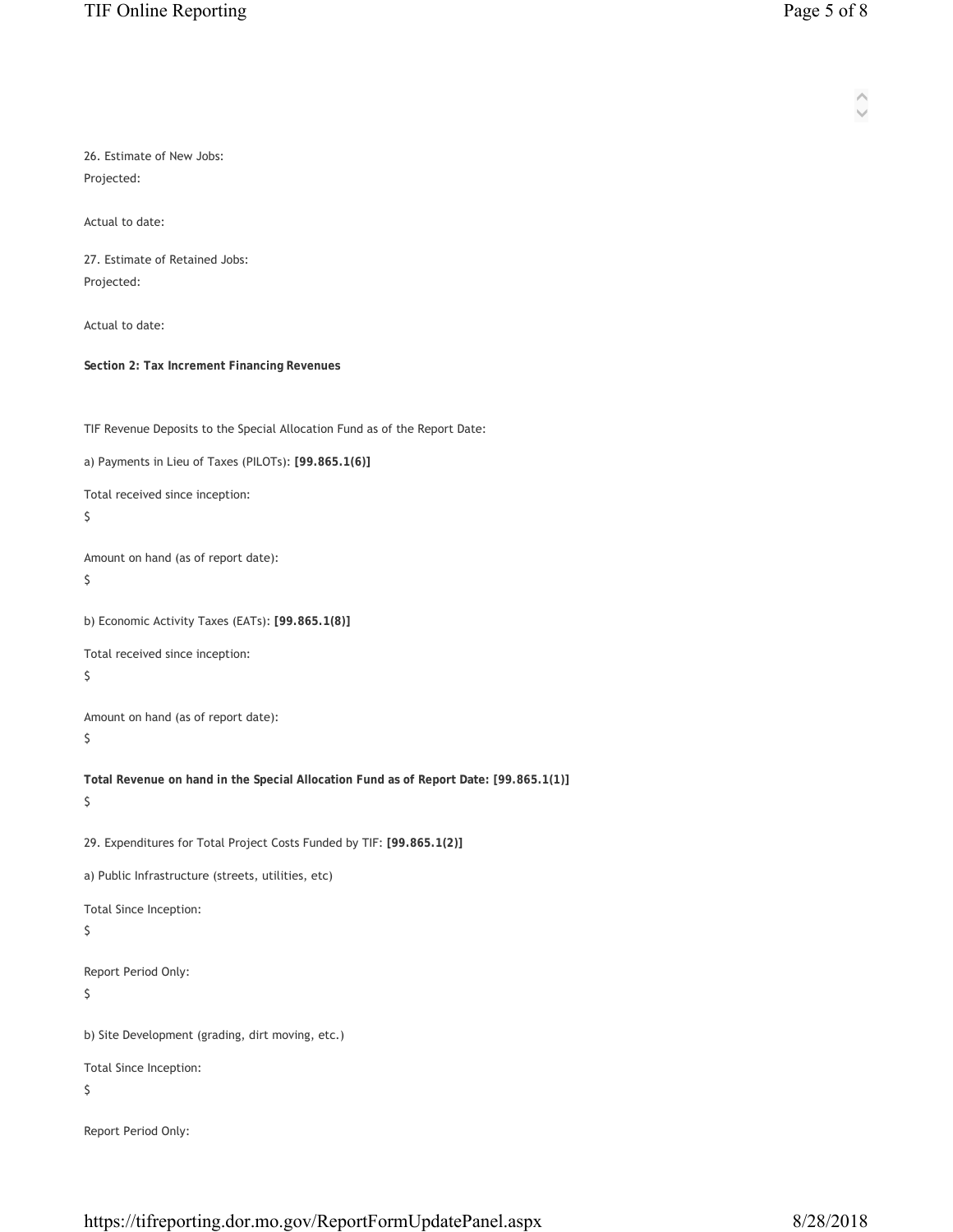```
\mathsf{S}c) Rehab of Existing Buildings [99.865.1(11)]
Total Since Inception:
$ 
Report Period Only:
$ 
d) Acquisition of Land or Buildings [99.865.1(11)]
Total Since Inception:
\boldsymbol{\zeta}Report Period Only:
$ 
e) Other (specify):Optional...
Total Since Inception:
$ 
Report Period Only:
\mathsf{S}f) Other (specify):Optional...
Total Since Inception:
\boldsymbol{\varsigma}Report Period Only:
$ 
Amount Paid on Debt Service: [99.865.1(3)]
g) Payments of Principal and Interest on Outstanding Bonded Debt:
Since Inception:
\boldsymbol{\varsigma}This Reporting Period:
$ 
h) Reimbursement to Developer for Eligible Costs:
Since Inception: 
$ 
This Reporting Period:
$
```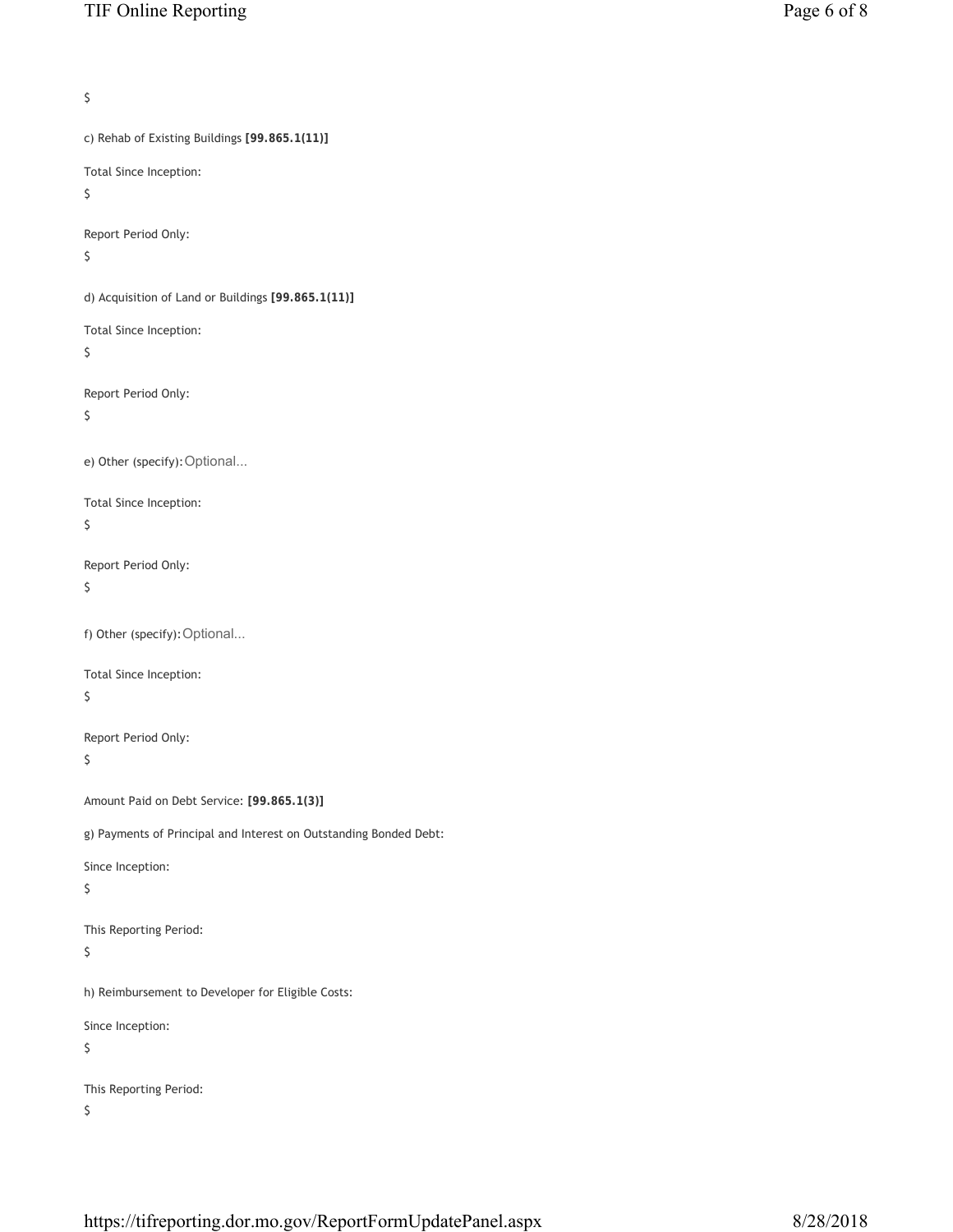i) Reimbursement to Municipality (or other Public Entity) for Eligible Costs:

Since Inception: \$ 72,259

This Reporting Period:

 $\mathsf{\hat{S}}$ 

30. Anticipated TIF **Reimbursable** Costs (Only include hard costs; do not include interest or bond issuance costs.):

a) Public Infrastructure and Site Development Costs (utility extensions, road improvements, stormwater, demolition, grading, etc.): \$ 1,700,000

|  | b) Property Acquisition and Relocation Costs: |  |  |
|--|-----------------------------------------------|--|--|
|  |                                               |  |  |

\$ 2,000,000

```
c) Project Implementation Costs (including professional fees):
```

```
\zeta
```
d) Other (specify, as applicable): Optional...

\$

```
e) Other (specify): Optional...
```

```
\zeta
```

```
f) Other (specify): Optional...
```
 $\mathsf{S}$ 

**Total Anticipated TIF Reimbursable Project Costs**: \$ 3,700,000

31. Anticipated **Total Project Costs**:

\$98,888,200

(Please e-mail a copy of the budgets from the Redevelopment Plan for Anticipated Total Project Costs and Anticipated Reimbursable TIF Costs if any revisions occurring since previous filing to TIFreporting@dor.mo.gov.)

32. TIF Financing Method (checkmark all applicable):

**Pay-as-you-go**

**General Obligation Bonds**

**TIF Notes**

**Loan**

**TIF Bond**

**Industrial Revenue Bond**

**Other Bond**

**Other**

Maturity of TIF Obligations (term of the TIF payout)